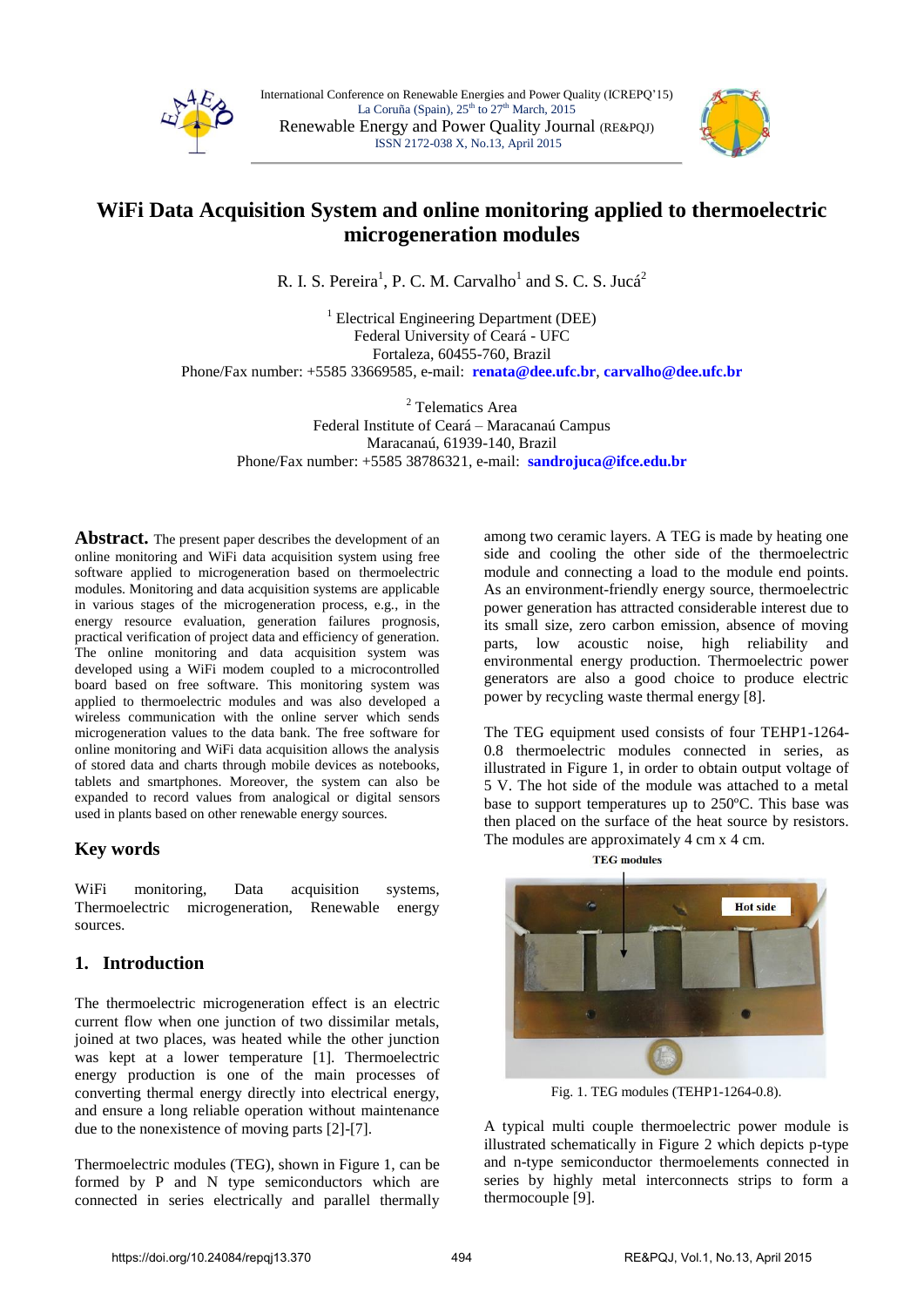Electrons on the hot side material are more energized than on the cold side. These electrons will flow from the hot to the cold side by connecting the both sides with a conductor wire. These electrons produce the electrical current. Connecting many thermocouples in series is possible to increase the output voltage and the output power.



Fig. 2. Illustration of a thermoelectric microgeneration process.

The thermoelectric generators are also used by North American Space Agency (NASA) to supply electric energy to the Curiosity robot on Mars, through the heat liberated in radioisotope nuclear decay reactions [10], and as a source of renewable electric cogeneration through the heat supplied by incinerated municipal solid waste, automobile engines or industrial machinery [11].

Thermoelectric systems can be also designed either for using a big amount of energy (geothermal energy [12] for example) or for working with small heat sources, used in automotive or home applications for waste heat recovery. Thermoelectric modules have even been miniaturized to harvest body heat for powering a wristwatch [13]. Such small generators could be mass produced for home cogeneration of heat and electricity or used in automotive waste heat recovery. As shown in Figure 3, in a typical energy flow path of the internal combustion engine vehicle, only about 25% of the fuel combustion energy is utilized to propel the vehicles, whereas about 40% is wasted in the form of waste heat of exhaust gas [14]. It means that the fuel economy of internal combustion can be increased by up to 20% simply by capturing the waste heat of exhaust gas and converting about 10% of it to electricity with thermoelectric modules [15].



Fig. 3. Typical energy flow path in an internal combustion engine vehicle.

In this context, the present paper describes an online monitoring and WiFi data transmission embedded system for measurement of TEG modules efficiency.

## **2. WiFi Acquisition System**

This section describes the developed data acquisition embedded system with WiFi connection, shown in Figure 4. The WiFi embedded system programming is based on open source and free software, which is an advantage of the proposed system. The board sends monitored data to an online server also programmed in open source software.

Data acquisition and online monitoring systems are found in Brazil mainly in large power plants, with complex monitoring and relatively high costs, making impracticable the implantation in domestic clients and in other clients that are inside the range of microgeneration power (up to 100 kW). In this way, the present paper intends to develop efficient techniques for online monitoring with open source software, sensing and WiFi data transmission to contribute with the diffusion and installation of microgeneration systems based on renewable energy sources in Brazil so as thermoelectric microgeneration.

This modulated hardware consists of a microcontrolled board, called as SanUSB, connected to an WiFi RN-XV modem via an adapter board that was developed for this application in order to adjust the pin connections, as well as to convert the voltage from 5 V to 3.3 V.



Fig. 4. Acquisition data board and WiFi modem.

According to [16], a WiFi based platform was developed to collect also, data from human motion sensors and send over wireless connection to a mobile device in order to control interactive systems, i.e., musical applications.

Moreover, other example is a bioimpedance device for sarcopenia evaluation, i.e. age related muscle mass loss, based on WiFi protocol for the device remote control and allowing full integration to the Internet was described in [17]. A wireless system using RF signal to power a temperature sensor for on-body temperature monitoring is shown in [18].

There are also other studies on remote wireless sensing, such as those developed by [19] and [20]. Wireless sensor nodes inside buildings are used to read out sensor data and to control actuators by a reference value in [21]. The nodes need to operate for a long time with a single battery. When using a standard WiFi connection, the node battery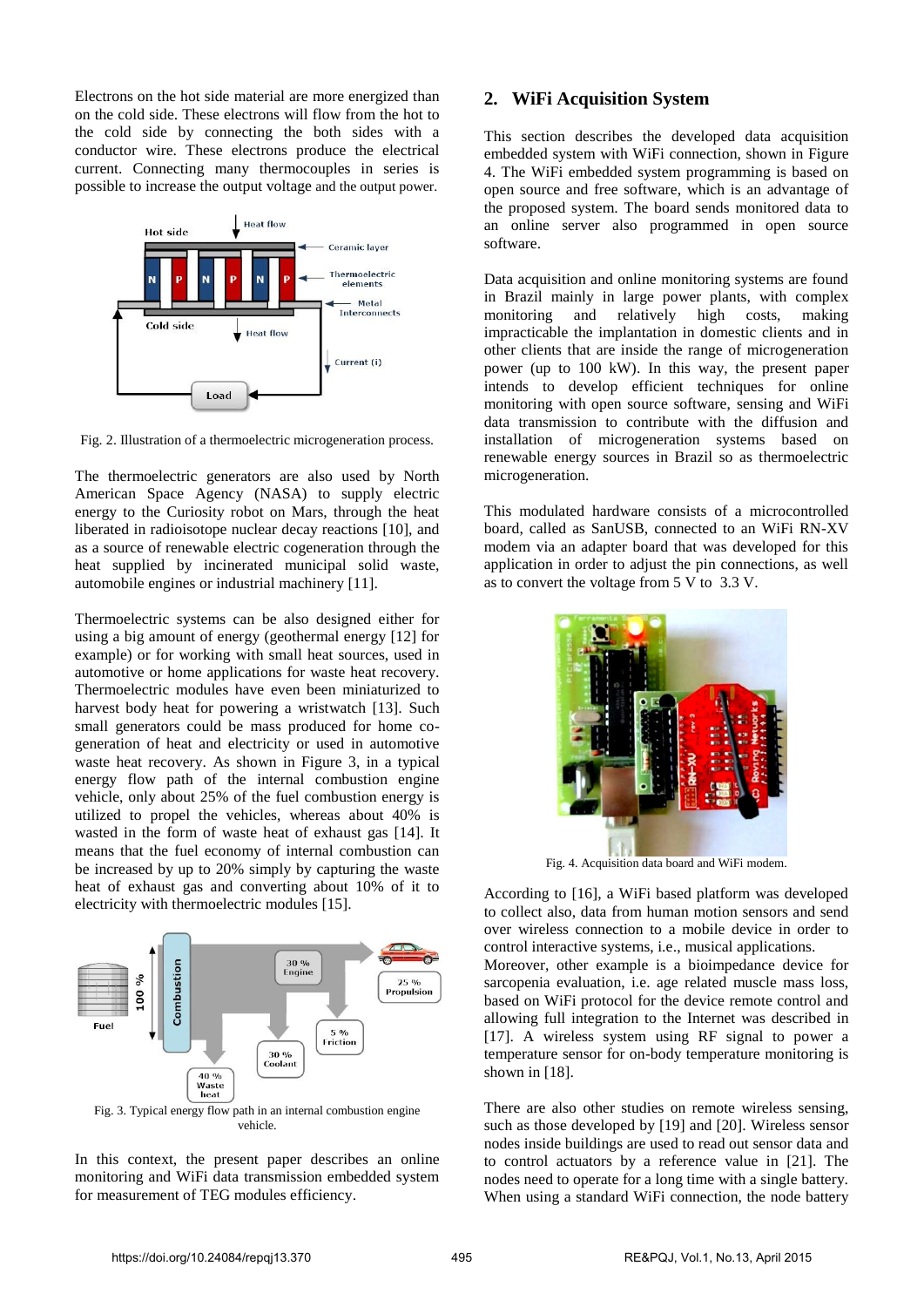would be depleted after a few hours due to idle currents in receive state. The use of sensor nodes with included wakeup receivers can prolong the lifetime of the sensor network to several years, because the sensor measure data and send information only when a command is received from the Internet.

The developed data acquisition embedded system, based in a microcontroller USB programmable tool and using open source software, is patented by National Institute of Industrial Property (INPI) with register number 088503 and executable in multiplatform like Linux, Mac OSX and Windows® with files available in SanUSB group [22]. Developed equipment for specific applications tend to be cheaper, have better cost benefit relation and make possible an easy understanding and operation. The mentioned open source software is based on contributions of Internet developers throughout the world. This software offers a better performance, encourages creativity, allows dedicated applications and stimulates finding and correcting code errors faster than private software [23]. It is important to emphasize that USB ports are used as power source by the tool microcontroller only in the code development phase.

In this context, the WiFi data transmission system for measurement of TEG modules efficiency consists in a hot side AC power controller (1), hot side thermocouple temperature sensor (2), data acquisition board (3) and WiFi modem (4) shown on Figure 5.



Fig. 5. WiFi Data Acquisition System applied to thermoelectric microgeneration modules.

## **3. TEG microgeneration monitoring**

WiFi nets use radio wave technology with Institute of Electrical and Electronics Engineers (IEEE) standards, such as IEEE 802.11a, 802.11b, and 802.11g. These standards provide reliable and safe wireless connectivity. WiFi nets can be used for connection between computational devices and also to connect these devices to Internet [24]. WiFi net operates in the not licensed radio waves 2.4 GHz, in the IEEE 802.11b and IEEE 802.11g technologies and in the 5 GHz frequency of the 802.11a technology [25].

The WiFi modem is based in the RN-171 module to promote connection to the wireless networks. The connection of this modem needs only four pins designated to power and WiFi communication. This device has an independent antenna to increase its reach and offers stronger signal and support for the most common communication protocols like Transmission Control Protocol (TCP), User Datagram Protocol (UDP), and File Transfer Protocol (FTP).

If more than one WiFi modem or computational device is connected on the Internet in a home network using a broadband router or a gateway, most of the time only this router will contain an Internet IP address and each device in the internal net utilizes an IP local address given by the router. The intranet IP local address is usually created dynamically via a service called Dynamic Host Configuration Protocol (DHCP) of the gateway, or defined in a static way by the user, according to the network. In the proposed case, the gateway is 192.168.1.1. Therefore, a fixed static IP address was defined for the WiFi embedded modem, i.e., 192.168.1.195. The proposed embedded system can be, with this firmware, server (e.g., switching a load through the instruction "192.168.1.195/ $YT''$  in address bar) or also client (e.g., a sensor value is posted to an online databank server).

In this case, information that is sent to the online data bank is configured with remote access over WiFi without charging, different from the applications that use General Packet Radio Service (GPRS) protocol. In this context, the development, programming and application of a WEB monitoring system and wireless data acquisition using open source software are described. The online data bank can be queried by any computational device connected to the Internet by using a personal password. The query can be made at any time, updated every minute. Figure 6 shows the online monitoring development in two stages:

- *1) Sensing, conditioning and data transmission;*
- *2) Data bank uploading from an online server and presentation to the user.*



Fig. 6. Steps of the open source software monitoring system.

The first stage establishes communication between the sensors connected to the data acquisition board. The second stage, i.e., the user presentation layer, was developed in PHP with MySQL database. In this way, a free option for online monitoring applied to renewable energy sources is introduced. The first stage of sensing, conditioning, and wireless acquisition reads the data from the sensors every minute and saves the information in an internal Electrically-Erasable Programmable Read-Only Memory (EEPROM). Every ten minutes, the average value of the sensor measurement is calculated and sent to the stage two. It is important to mention that the actuators may be also connected to the board, allowing WiFi load control through the server. In the server, a communication interface to the acquisition system and another one working in parallel to the user communication were developed. The whole system is illustrated in Figure 7.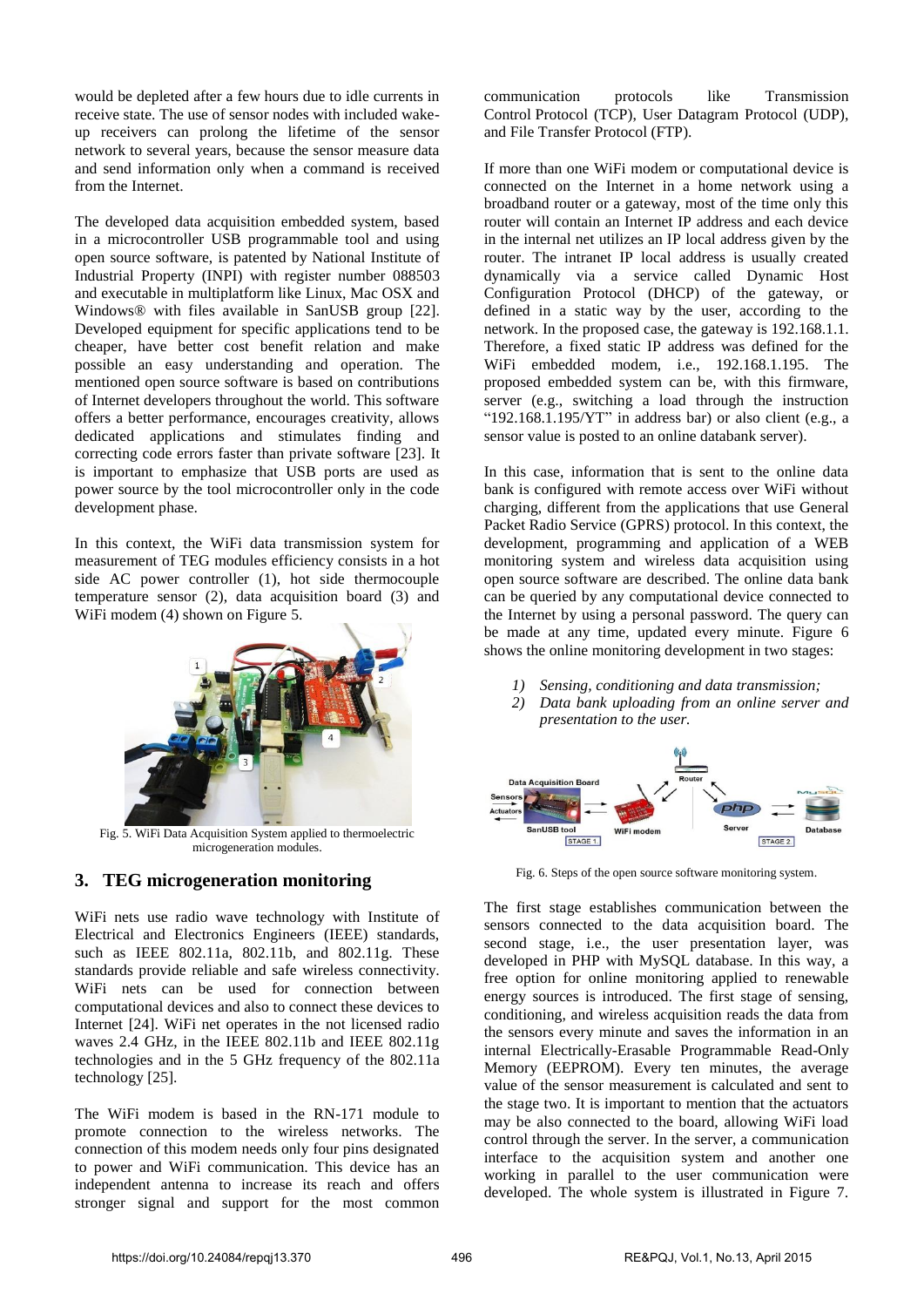

Fig. 7. Online monitoring process via WiFi modem.

The first interface is responsible for data receiving, to store them in the persistent database and to send a confirmation to the board. The user interface delivers a friendly front-end that allows data visualization in the form of list or chart. The embedded firmware was programmed using a digital filter to identify and exclude abnormal values that differ by more than 100% of the maximum and minimum values of the variable reference measured every minute.

The Web Monitor is an application developed on online server with the PHP programming language, in conjunction with a structured database in Database Management System (DBMS), in order to serve as visualization of monitoring data (signals sensors) from renewable energy sources and to send them via a wireless communication (WiFi). To access the monitoring system, it is necessary to enter the website link in PHP; after that, the system main authentication page appears, containing an authentication form (username and password). In this way, only pre-registered users can access the system. After entering the data access in the authentication step, the user is redirected to the system home page.

Through the WEB monitor, the user can query the stored data in the online database via smartphones or PC whereas the Ethernet standard is the solution currently used in private systems to promote network interconnectivity; the cost of monitoring systems for microgeneration in wireless network with open source software tends to be dwindling. The minimum sampling time for the online server viewing is approximately three seconds after sending data by WiFi modem, which is considered a limitation in real-time systems.

At the submenu Monitoramento (monitoring), there are two submenus: *Gráfico* (chart) and Logs, as shown in Figure 8. By clicking the submenu *Gráfico* a chart of the sensor values stored in the database is generated. To generate the charts, a library called Highcharts, written in Java Script, was used. The chart automatically restarts every 30 seconds. To display the sensors values involved in the chosen application in a specific day, it is necessary

to inform or to select a valid date and then click the magnifying glass icon. Shortly after, the chart will be updated showing for each point a representative value averaged over the sensor values every 10 minutes. In order to view the corresponding logs to the current values displayed in the chart, it is necessary to click the logs button. The system also provides the option to print or export (PNG, JPEG, PDF, and SVG) the entire structure of the chart view.



Fig. 8. Menu screen expanded.

To access the system remotely via a computational device, the static IP defined in the code must be entered, as mentioned, e. g. 192.168.1.195, followed by a slash and the commands programmed in the microcontrolled circuit  $(192.168.1.195/YT)$ , as shown in Figure 9, along with the confirmation screen of thermoelectric microgenerator data measuring by the online server.







Access Logs

Fig. 9. Confirmation response of received data by the online server.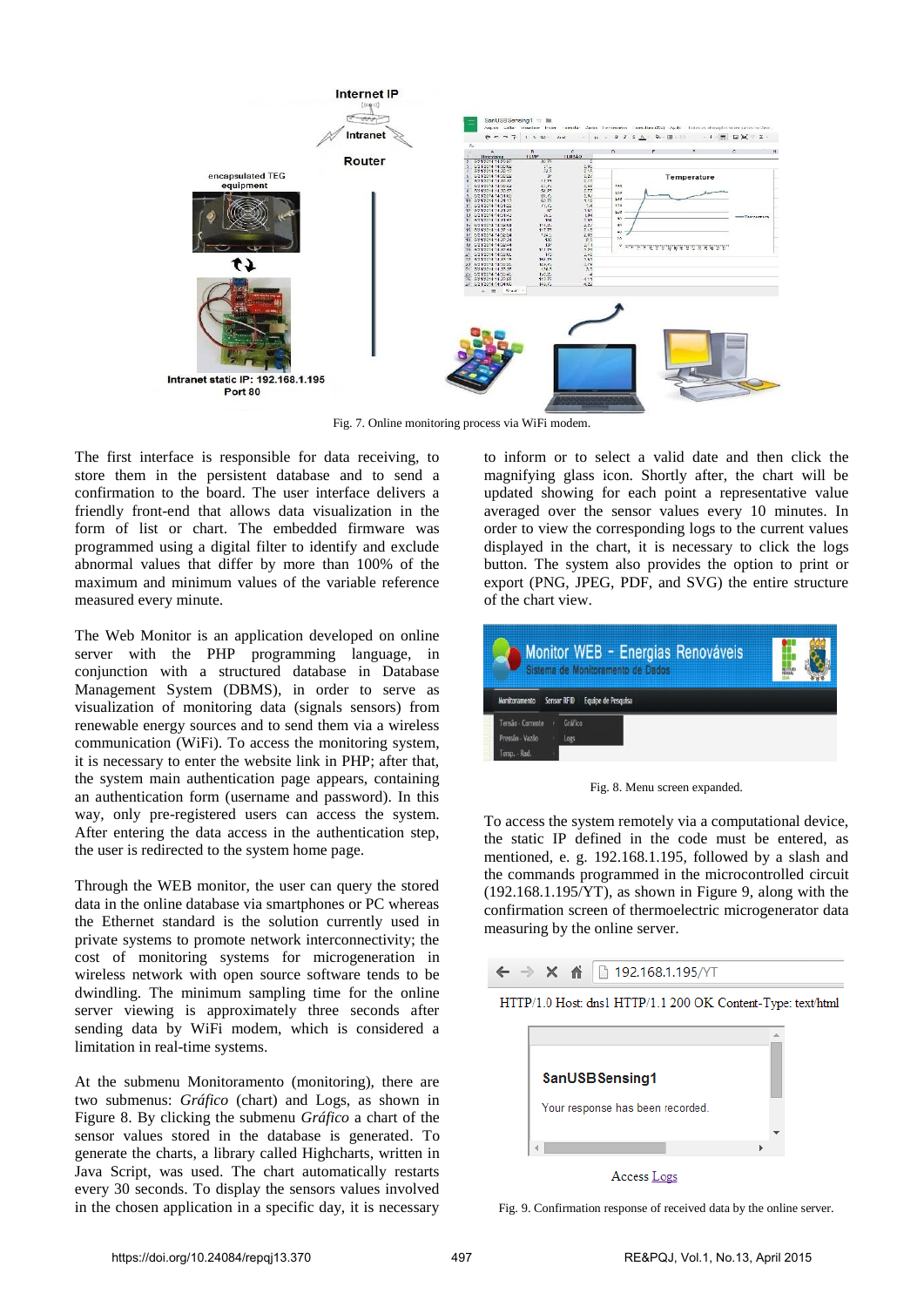By accessing the "Logs" link, the user can monitor realtime information sent by the system every 10 seconds via WiFi. Generate graphics on the same page in which data are stored, is also possible, as shown in Figure 10.



Fig. 10. Recording data in the online database and graphing.

### **4. Results**

The temperature control system developed was graduated to a temperature reference of 200ºC. In one analysis, this value was reached in approximately 16 minutes as can be seen in Figure 11. The cold temperature was maintained at 40ºC, then the temperature difference was 160ºC. The temperature values were compared with the infrared temperature sensor VA6510 [26].



Fig. 11. Hot side and cold variation temperature.

Five different loads (10 Ω, 20 Ω, 30 Ω, 40 Ω and 50 Ω) were used. For these five loads, the graph in Figure 12 shows the voltage values obtained according to the time until stabilization of the temperature on the hot side at 200ºC, i.e., after 16 minutes. The modules generate approximately 5 V for the different loads, however each has a different curve in time. The 50  $\Omega$  load generates the maximum voltage of 5 V only after 15 minutes, holding at this point due to the temperature control developed, while the other reaches a peak in less time.



## **5. Conclusion**

New technologies such as thermoelectric microgeneration need for monitoring systems to collect e.g., voltage and temperature data in order to provide a more efficient study of this technology. Due to the possibility of use in recycling waste heat, this form of generation is a viable alternative, and present several advantages such as no moving parts, around 100,000 h of operational lifetime, reversible heat direction, is used in cooling and heating systems, can operate in hostile, sensitive, and smaller ambient compared to conventional cooling and are not dependent on how position are allocated in the system.

The monitoring and data acquisition system proposed was developed in open source software and multiplatform (Linux, Windows®, and Mac OSX) in order to facilitate the dissemination of the computational tool developed for different user profiles. The open source monitoring software proposed enables monitoring the microgeneration plant via smartphones, tablets or other mobile devices with Internet access. As a case study for the monitoring system, four thermoelectric microgenerators (TEGs) in series were used.

The online database can be queried by any computing device connected to the Internet via password. Queries can be made at any time by updating the database every 10 minutes, which is usually the maximal time step for data acquisition systems of renewable energy plants.

The WEB monitoring and designed data acquisition system of the microgeneration plant was efficient because of the online query possibility and real-time operation of the electrical microgeneration plant, showing a behavior according to the project. The use of tools based on open source software for online monitoring applied to microgeneration systems allows greater accessibility to general users.

The proposed online monitoring and data acquisition model can be expanded to record data from other systems with analog or digital sensors, as well as other types of data from microgeneration plants using renewable energy sources.